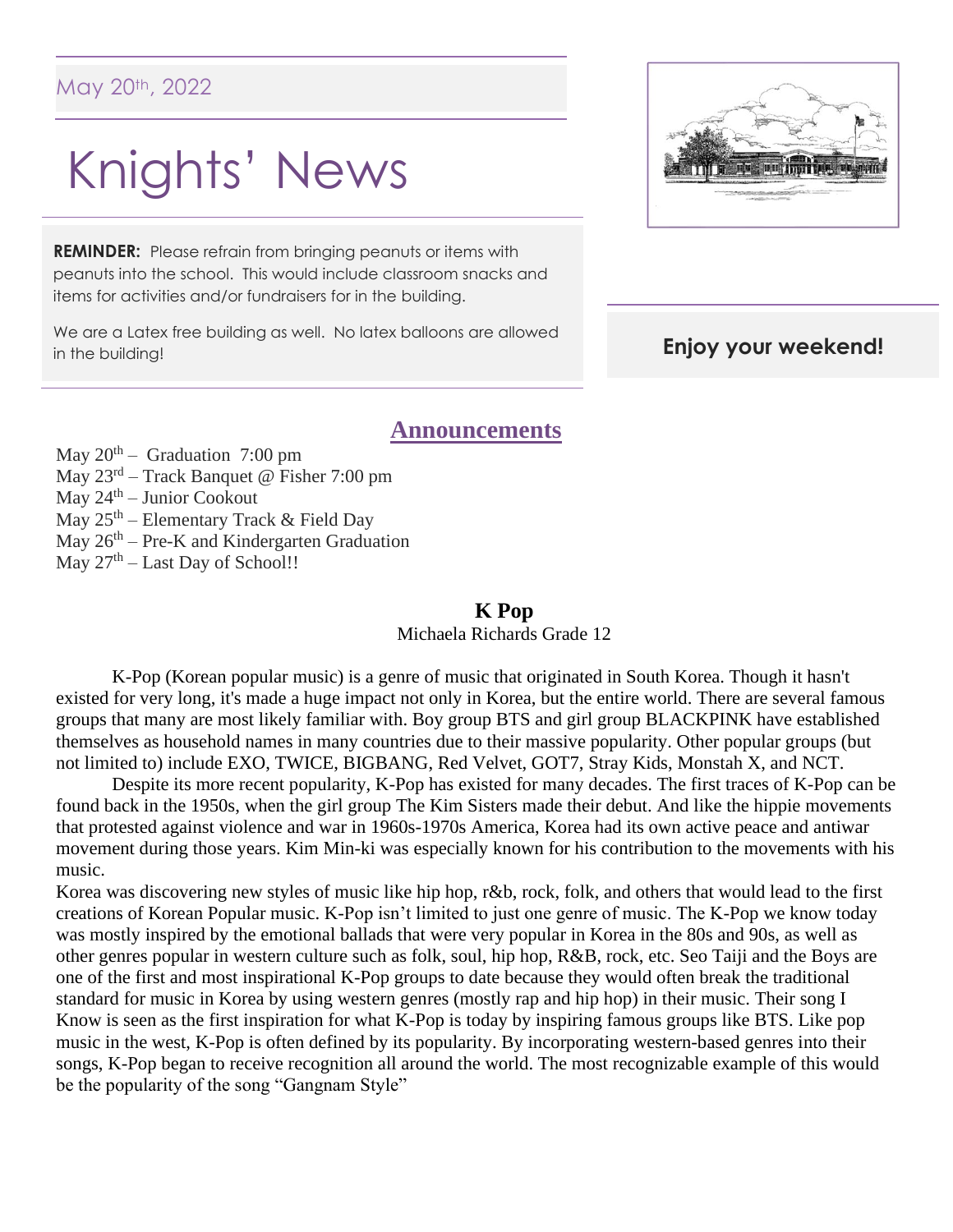#### **May 20th, 2022→ Graduation**

Aliana S. 12th grade

I honestly did not think I would be writing about how my class is graduating, and we are graduating today! I remember how in 8th grade all we wanted was to graduate and be done with school, but now that we are almost done it all feels so surreal. It will be a very emotional night for us when we finally walk the stage and never look back and only look forward. My classmates and I have been through so much together and we made it! School would not have been as fun if we didn't have teachers who had a sense of humor or who pushed us to be better people and to succeed. I will for sure miss all my teachers, especially the ones I had class with every single day the last five years. I made so many memories in the last five years of high school, I made friendships with everyone, so being able to see the underclassmen be proud of us and hearing them say we made such an impact in their life it is a very good feeling to know that. The grades below us look up to us and see us succeeding and doing amazing things in our life which will make them want to do the same. I cannot wait to see where our future holds for my classmates and me.

#### **A Short History of Peanut Butter**

Alex Hammer Grade 10

The history of peanut butter begins with the Incans. They began grinding up peanuts hundreds of years before us. Of course, it wouldn't become the phenomenon that we have today from Jif to Skippy, Peanut Butter is everywhere and in almost every household save for the unfortunate few with nut allergies. However not a lot of people know the real history of peanut butter, so I'm here to tell you.

Peanut butter first reappeared in the modern world after an American nutritionist and cereal pioneer named John Harvey Kellogg patented a proto-peanut butter that he called a food compound from boiling and grinding peanuts into an edible paste. However, this patent didn't specify what kind of nut to use, and this paste was bland and usually disliked by his patients.

Still, he did manage to sell a few jars and bottles of peanut butter pressed in the shape of leaves, which his patients would eat while they'd read some pamphlets that he called milk-books. These milk-books were just a bunch of pictures with words on them because John Harvey Kellogg didn't know how to read, he had learned how to speak.

He was truly a genius in his field, but since then other scientists have continued to improve on peanut butter as we know it today.

#### **Graphic Designers**

Bailey Hartje 9<sup>th</sup> grade

Graphic Designers work with both content and pictures. They regularly select the sort, textual style, estimate, color, and line length of features, headings, and content. Realistic architects moreover choose how pictures and content will go together in print or on a webpage, counting how much space each will have. When utilizing content in formats, realistic architects collaborate with scholars, who select the words and choose whether the words will be put into sections, records, or tables. Through the utilization of pictures, content, and color, realistic originators may change information into visual illustrations and charts to create complex thoughts more accessible.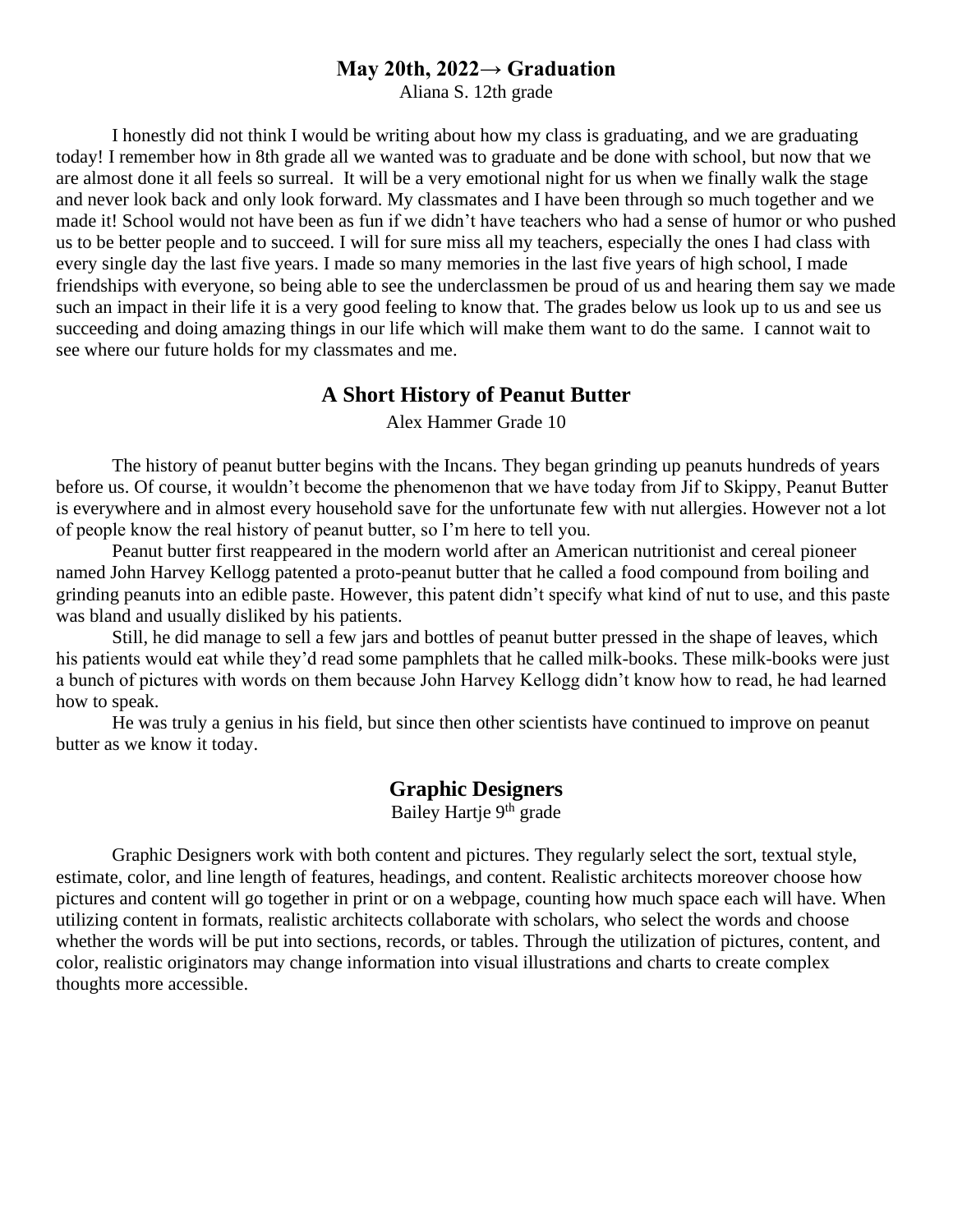### **Kids Thoughts**



# What are you most excited for this summer?

Corban-Camping Bryson - Throwing acorns at squalls Jovanni-Going over to Bryson's Damian - My trip to Duluth

## **Weekly Poll 35**

What are most excited for this summer? 58 responses